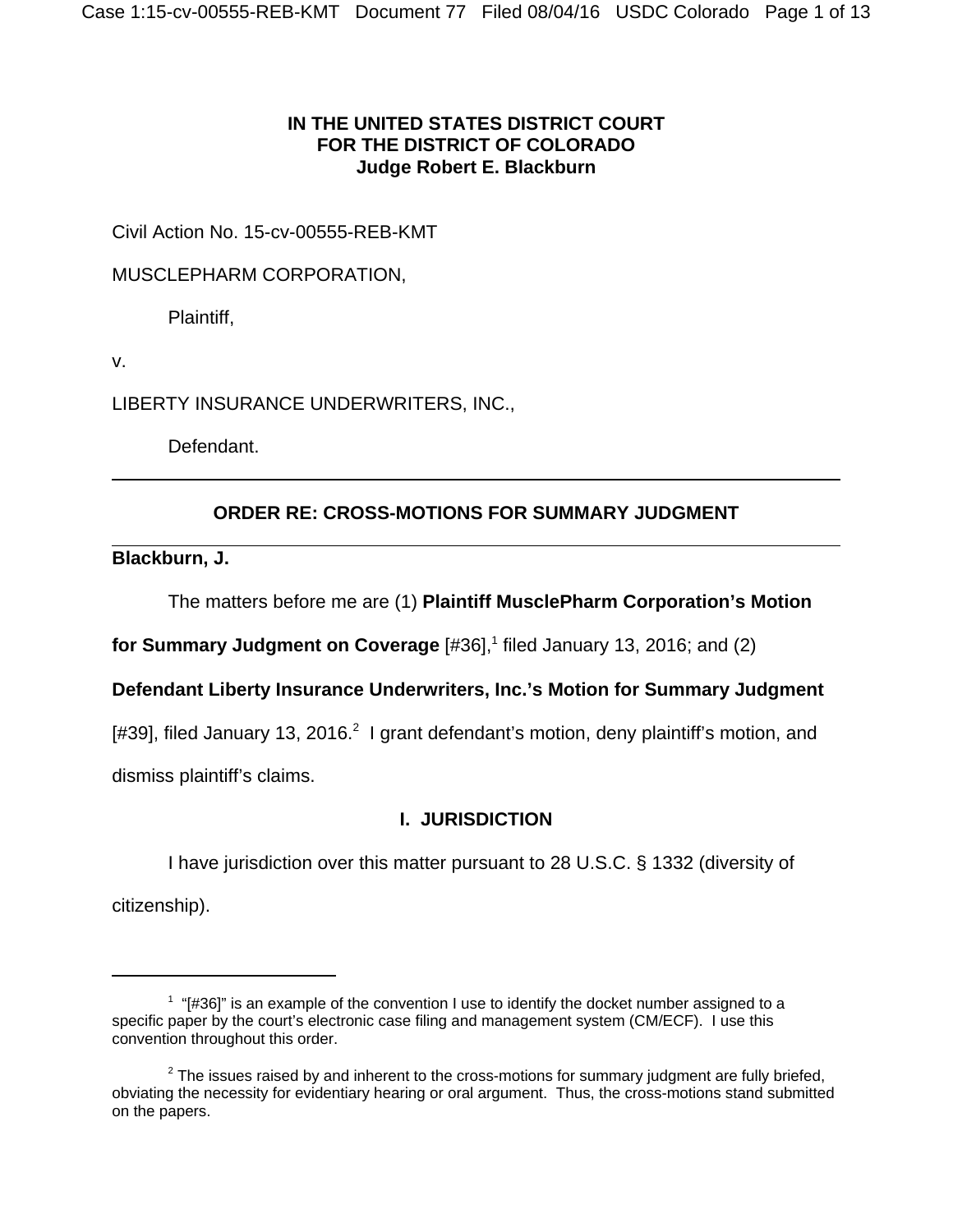#### **II. STANDARD OF REVIEW**

Summary judgment is proper when there is no genuine dispute as to any material fact and the movant is entitled to judgment as a matter of law. **FED. R. CIV. P.** 56(a); *Celotex Corp. v. Catrett*, 477 U.S. 317, 322, 106 S.Ct. 2548, 2552, 91 L.Ed.2d 265 (1986). A dispute is "genuine" if the issue could be resolved in favor of either party. *Matsushita Electric Industrial Co., Ltd. v. Zenith Radio Corp.*, 475 U.S. 574, 586, 106 S.Ct. 1348, 1356, 89 L.Ed.2d 538 (1986); *Farthing v. City of Shawnee*, 39 F.3d 1131, 1135 (10<sup>th</sup> Cir. 1994). A fact is "material" if it might reasonably affect the outcome of the case. *Anderson v. Liberty Lobby, Inc.*, 477 U.S. 242, 248, 106 S.Ct. 2505, 2510, 91 L.Ed.2d 202 (1986); *Farthing*, 39 F.3d at 1134.

A party who does not have the burden of proof at trial must show the absence of a genuine fact issue. *Concrete Works, Inc. v. City & County of Denver*, 36 F.3d 1513, 1517 (10<sup>th</sup> Cir. 1994), **cert. denied**, 115 S.Ct. 1315 (1995). By contrast, a movant who bears the burden of proof must submit evidence to establish every essential element of its claim or affirmative defense. *See In re Ribozyme Pharmaceuticals, Inc. Securities Litigation*, 209 F.Supp.2d 1106, 1111 (D. Colo. 2002). In either case, once the motion has been properly supported, the burden shifts to the nonmovant to show, by tendering depositions, affidavits, and other competent evidence, that summary judgment is not proper. Concrete Works, 36 F.3d at 1518.<sup>3</sup> All the evidence must be

 $3$  However, the fact that the parties have filed cross-motions for summary judgment does not necessarily indicate that summary judgment is proper. *See Atlantic Richfield Co. v. Farm Credit Bank* of Wichita, 226 F.3d 1138, 1148 (10<sup>th</sup> Cir. 2000); James Barlow Family Ltd. Partnership v. David M. *Munson, Inc.*, 132 F.3d 1316, 1319 (10<sup>th</sup> Cir. 1997); see also Buell Cabinet Co. v. Sudduth, 608 F.2d 431, 433 (10<sup>th</sup> Cir. 1979) ("Cross-motions for summary judgment are to be treated separately; the denial of one does not require the grant of another.").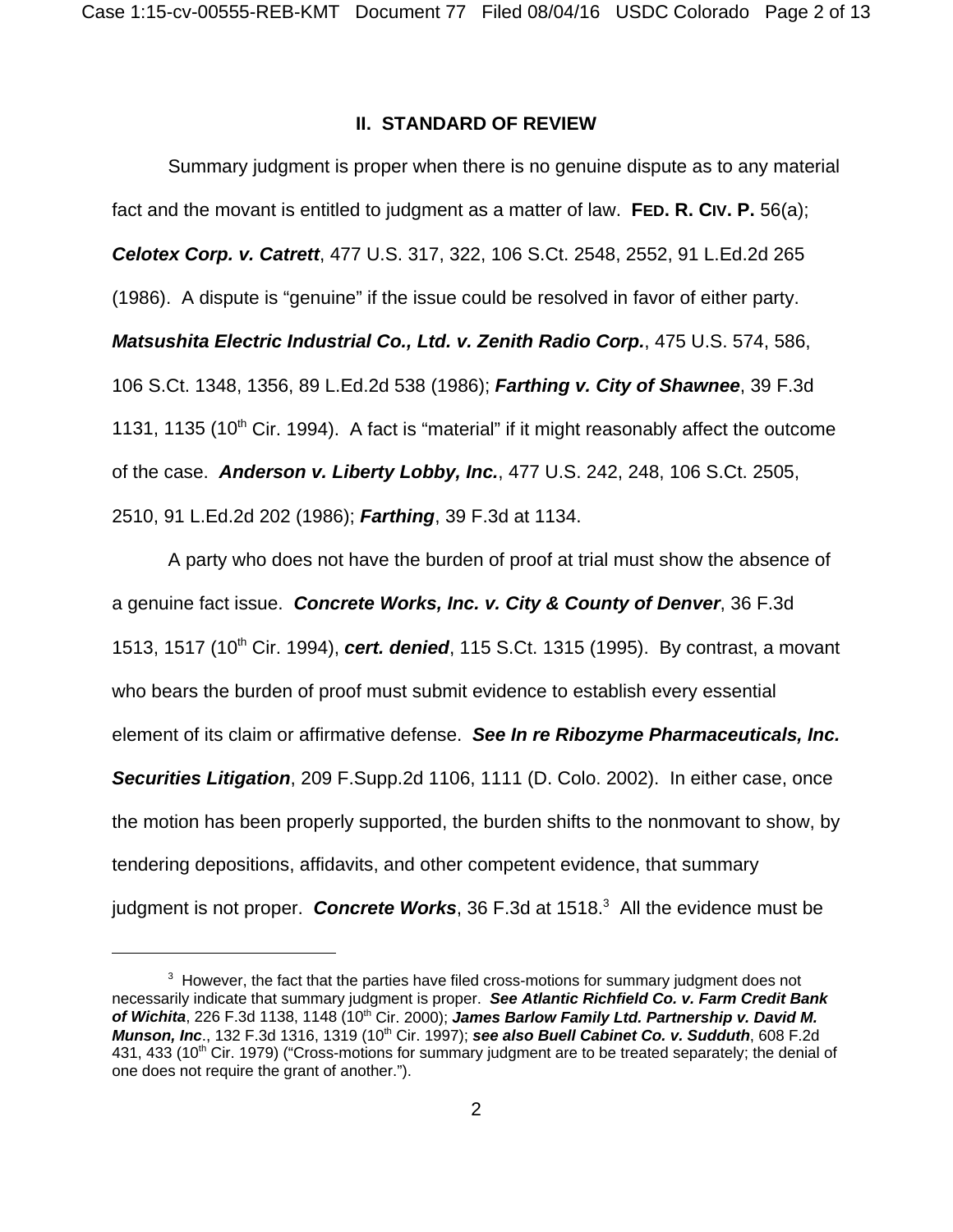Case 1:15-cv-00555-REB-KMT Document 77 Filed 08/04/16 USDC Colorado Page 3 of 13

viewed in the light most favorable to the party opposing the motion. *Simms v.*

## *Oklahoma ex rel Department of Mental Health and Substance Abuse Services*, 165

F.3d 1321, 1326 (10<sup>th</sup> Cir.), **cert. denied**, 120 S.Ct. 53 (1999).

### **III. ANALYSIS**

Plaintiff MusclePharm Corporation ("MusclePharm") was insured under Executive Advantage Policy Number DONYAALV1W002 (the "Policy"), issued by defendant Liberty Insurance Underwriters, Inc. ("Liberty"), for the period January 6, 2013, to January 6, 2014. MusclePharm claims to be entitled to coverage under the Policy for attorney fees and costs it incurred in responding to an SEC investigation. Liberty has provided coverage for a portion of these expenditures, but has refused to indemnify MusclePharm for the majority of them.<sup>4</sup> By this lawsuit, MusclePharm asserts claims against Liberty for breach of contract and statutory and common law bad faith breach of insurance contract.

The Policy consists of several "Insuring Agreements," two of which are at issue here. Section 1.2 of the Policy, entitled "**Insured Organization Reimbursement**," provides, relevantly:

> The Insurer shall pay on behalf of the **Insured Organization** all **Loss** which it is permitted or required by law to indemnify the Insured Persons as a result of a **Claim** first made during the **Policy Period** or **Discovery Period**, if applicable, against the **Insured Persons** for a **Wrongful Act** which takes place before or during the **Policy Period**.

 $4\,$  More than \$1.3 million in legal and related expenses allegedly was incurred on behalf of the corporation itself, as to which Liberty has never provided coverage under the Policy. The company also allegedly expended more than \$1.7 million on behalf of its directors and officers, as to which Liberty acknowledged coverage commencing February 13, 2015, but not before.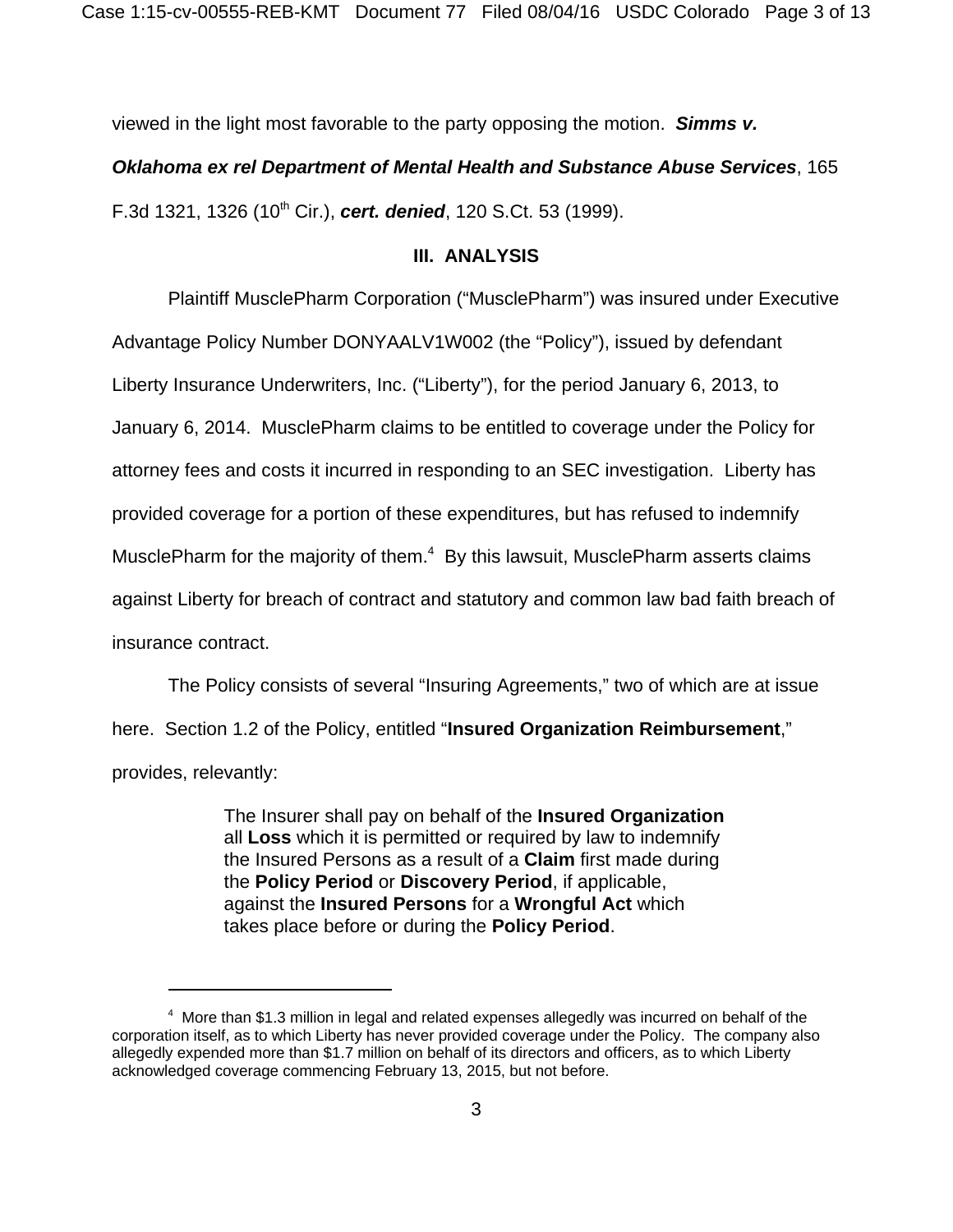(**Def. Motion App.**, Shah Aff., Exh. A § 1.2 at L550; **Plf. Motion App.**, Exh. 5 § 1.2 at

MC\_1285). Section 1.3, entitled "**Securities Action Liability**," provides coverage to the

corporation itself, as follows:

The Insurer shall pay on behalf of the **Insured Organization** all **Loss** which it shall become legally obligated to pay as a result of a **Securities Action** first made during the **Policy Period** or **Discovery Period**, if applicable, against the **Insured Organization** for a **Wrongful Act** which takes place before or during the **Policy Period**.

(**Def. Motion App.**, Shah Aff. Exh. A § 1.3 at L550; **Plf. Motion App.**, § 1.3 Exh. 5 at

MC\_1285.)

Of particular relevance to these motions are the Policy terms "Claim" and

"Wrongful Act." Section 25.3 of the Policy, as amended by Endorsement No. 26,

defines a "Claim" as:

- (a) a written demand for monetary or non-monetary relief against an **Insured Person** or, with respect to Insuring Agreement 1.3, against the **Insured Organization**; including a request to toll the statue of limitations;
- (b) a civil or criminal judicial proceeding or arbitration against an **Insured Person** or, with respect to Insuring Agreement 1.3, against the **Insured Organization**;
- (c) a formal administrative or regulatory proceeding against an **Insured Person**;
- (d) a formal criminal, administrative, or regulatory investigation against an **Insured Person** when such **Insured Persons'** receives [sic] a Wells Notice or target letter in connection with such investigations;

. . . .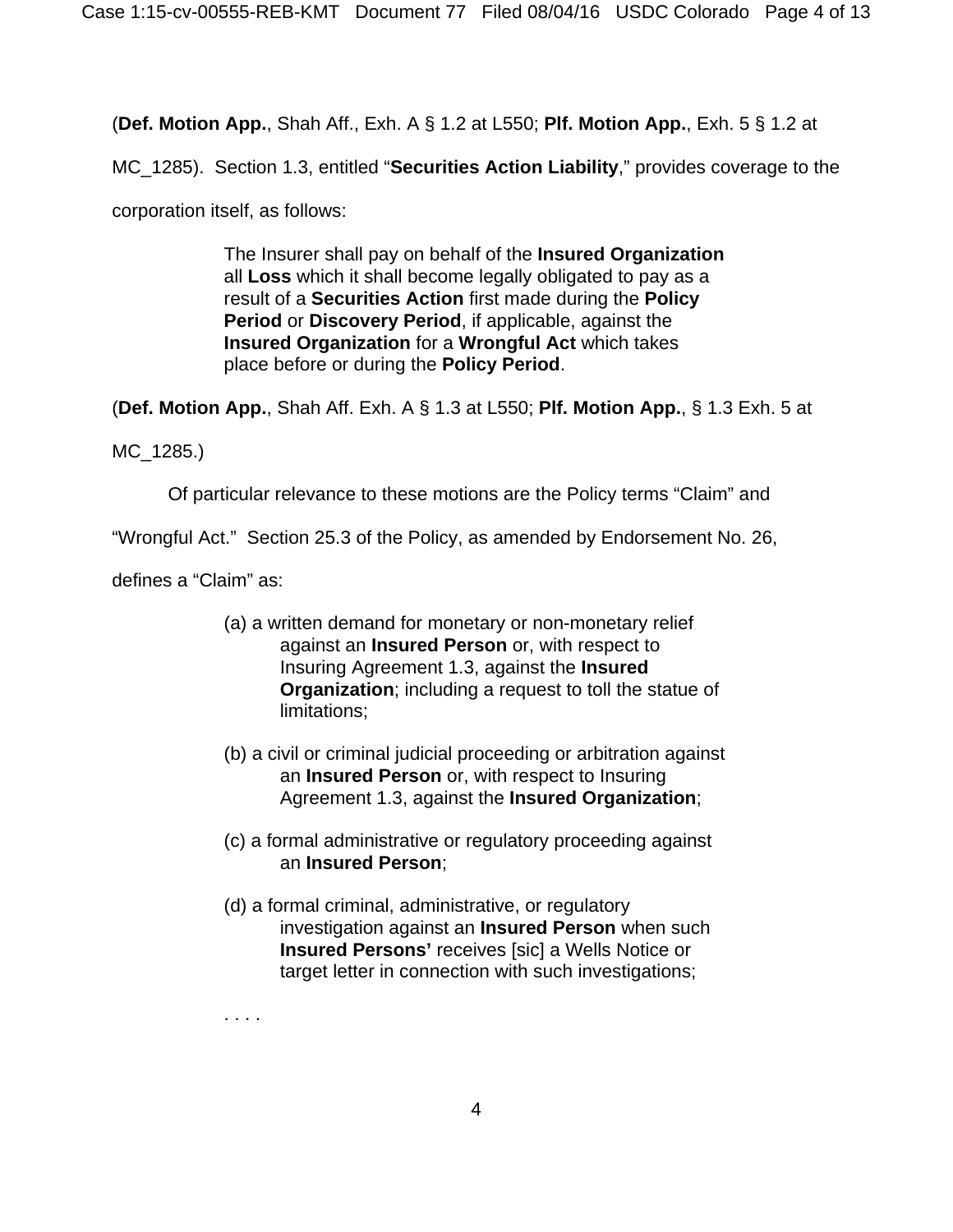including any appeal therefrom. A **Claim** will be deemed first made on the earliest date any **Insured Person** is arrested by a foreign policing authority or any **Insured** receives a written demand, request to toll the statute of limitations, complaint, indictment, notice of charges, Wells Notice, or order of formal investigation in such **Claim**.

(**Def. Motion App***.*, Shah Aff., Exh. A at L591; **Plf. Motion App.**, Exh. 5 at MC\_1326.)

The term "Wrongful Act" is defined in section 25.20 of the Policy, as amended by

Endorsement No. 7, which provides:

"Wrongful Act" means:

(a) any actual or alleged error, misstatement, misleading statement, act, omission, neglect, or breach of duty, actually or alleged committed or attempted by the **Insured Persons** in their capacities as such or in an **Outside Position**, or, with respect to **Insuring Agreement 1.3**, by the **Insured Organization**[.]

(**Def. Motion App**., Shah Aff., Exh. A at L569; **Plf. Motion App.**, Exh. 5 at MC\_1304.)

On May 16, 2013, MusclePharm received a letter from the SEC's Division of Enforcement advising that the agency was conducting an inquiry into the company's operations and requesting the voluntary production of a number of different categories of documents. (*See* **Def. Motion App.**, Shah Aff., Exh. C at L13-21.) The letter did not specify any actual or suspected violation of the securities laws, nor implicate any specific individual director or officer. Indeed, it explicitly provided that the Commission's inquiry "should not be construed as an indication that the Commissioner or its staff believes any violation of law has occurred, nor should you consider it an adverse reflection upon any person, entity, or security." (*Id.*, Shah Aff., Exh. C at L11.) By email dated June 20, 2016, MusclePharm forwarded the SEC's request to Liberty,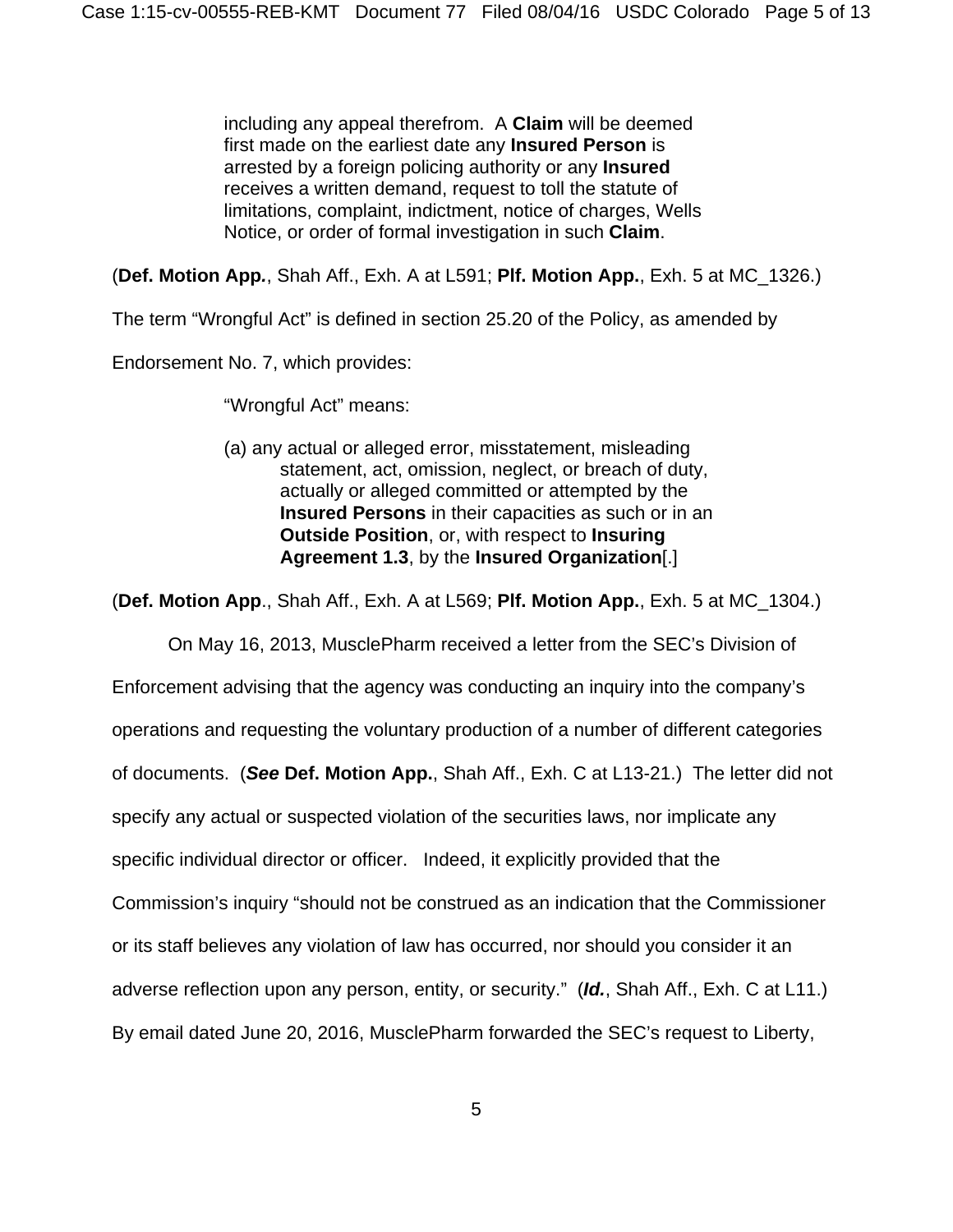specifying, "[i]f the [SEC's] letter does not arise to the level of a claim, then the insured would like to have this considered a notice of circumstance."<sup>5</sup> (*Id.*, Exh. C at L1.)

On July 8, 2013, while Liberty was still considering this request, MusclePharm received from the SEC an "Order Directing Private Investigation and Designating Officers to Take Testimony" (the "Order" or the "July 8 Order"). The Order stated that the SEC had "information that tends to show" various "possible violation[s]" of the federal securities laws by MusclePharm and/or its officers and directors. (**Def. Motion App**., Shah Aff. Exh. E at L55-57; **Plf. Motion App.**, Exh. 1 at MC\_697-699.) It directed "that a private investigation be made to determine whether any persons or entities have in engaged in, or are about to engage in, any of the reported acts or practices or any acts of practices of similar purport or object," and authorized agency officers to subpoena witnesses and evidence and take depositions, among other powers. (**Def. Motion App.**, Shah Aff. Exh. E at L57-58; **Plf. Motion App.**, Exh. 1 at MC\_699-700.) MusclePharm forwarded the July 8 Order and a July 20, 2013, document subpoena to Liberty on August 21, 2013.

On September 18, 2013, Liberty denied the claim as to both the May 16 letter request and the July 8 Order. Liberty maintained the SEC's investigation at either point

<sup>&</sup>lt;sup>5</sup> The "Notice of Circumstance or Wrongful Act" provision of the policy allows the insured, during the policy period, to report in writing and as particularly specified in the Policy, "any circumstance or **Wrongful Act** that reasonably may be expected to give rise to a **Claim**," such that "any **Claim** subsequently arising from such circumstance or **Wrongful Act** shall be deemed under this Policy to be a **Claim** made during the **Policy Period** in which the circumstance or **Wrongful Act** was first duly reported to the Insurer." (*See* **Def. Motion App.**, Shah Aff., Exh. A, § 8 at L553; **Plf. Motion App.**, Exh. 5 § 8 at MC\_1288.)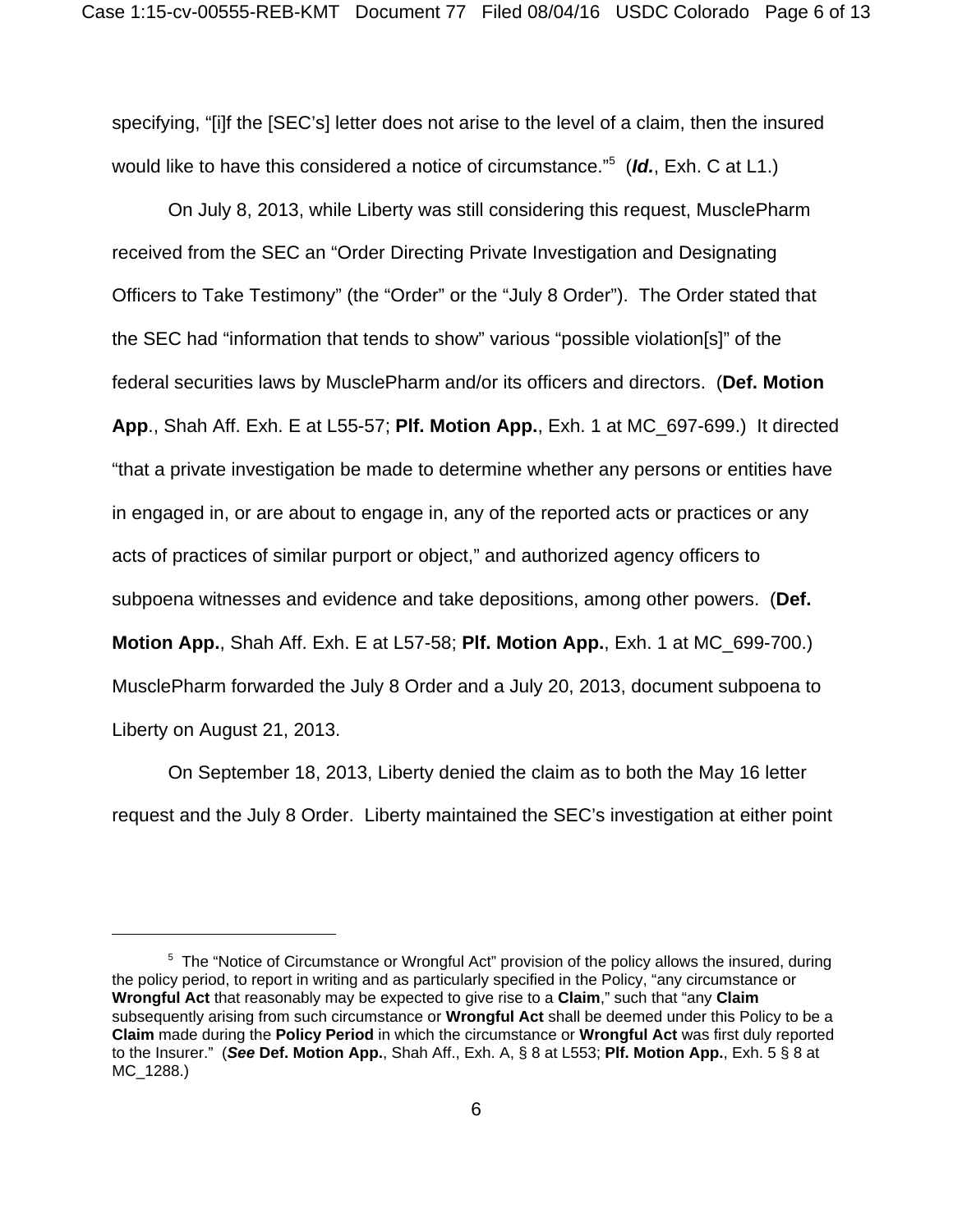did not amount to a "Claim" against an "Insured Person" because no "Wells Notice"<sup>6</sup> or target letter had been issued in connection with the investigation. (**Def. Motion App**., Shah Aff. Exh. G at L49; **Plf. Motion App**., Exh. 21 at MC\_1397.) Although MusclePharm subsequently requested reconsideration of Liberty's determination (**Plf. Motion App***.*, Exh. 22 at 2), Liberty continued to maintain that coverage was not available under the Policy (*id.*, Exh. 23 at MC\_1406). Liberty only acknowledged coverage after two former MusclePharm officers were served Wells Notices on February 13, 2015. (**Def. Motion App.**, Shah Aff. Exh. P; **Plf. Motion App***.*, Exh. 24.) MusclePharm now seeks reimbursement from Liberty under the Policy of the more than \$3 million it allegedly paid in complying with the July 8 Order.<sup>7</sup>

Under Colorado law, "[a]n insurance policy is a contract, which should be interpreted consistently with the well-settled principles of contractual interpretation." *Allstate Insurance Co. v. Huizar*, 52 P.3d 816, 819 (Colo. 2002). As with any contract, the primary goal in interpreting a contract of insurance is to effectuate the intent of the parties. *Union Insurance Co. v. Houtz*, 883 P.2d 1057, 1061 (Colo. 1994); *Simon v. Shelter General Insurance Co.*, 842 P.2d 236, 239 (Colo. 1992). Accordingly, the terms of the policy are given their plain and ordinary meanings unless the policy itself indicates the parties intended otherwise. *Bohrer v. Church Mutual Insurance Co.*,

 $6$  A "Wells Notice" is a notification "that the SEC's Enforcement Division is close to recommending to the full Commission an action against the recipient and [which] provides the recipient the opportunity to set forth his version of the law or facts." *SEC v. Orr*, 2012 WL 1327786 at \*3 (D. Kan. Apr. 17, 2012) (citations and internal quotation marks omitted).

 $7$  Pursuant to the July 8 Order, the SEC issued 21 subpoenas  $-$  twelve seeking documents and nine seeking testimony – to MusclePharm and various of its current and former employees. MusclePharm hired seventeen law firms and consulting firms to represent and advise the company and its employees.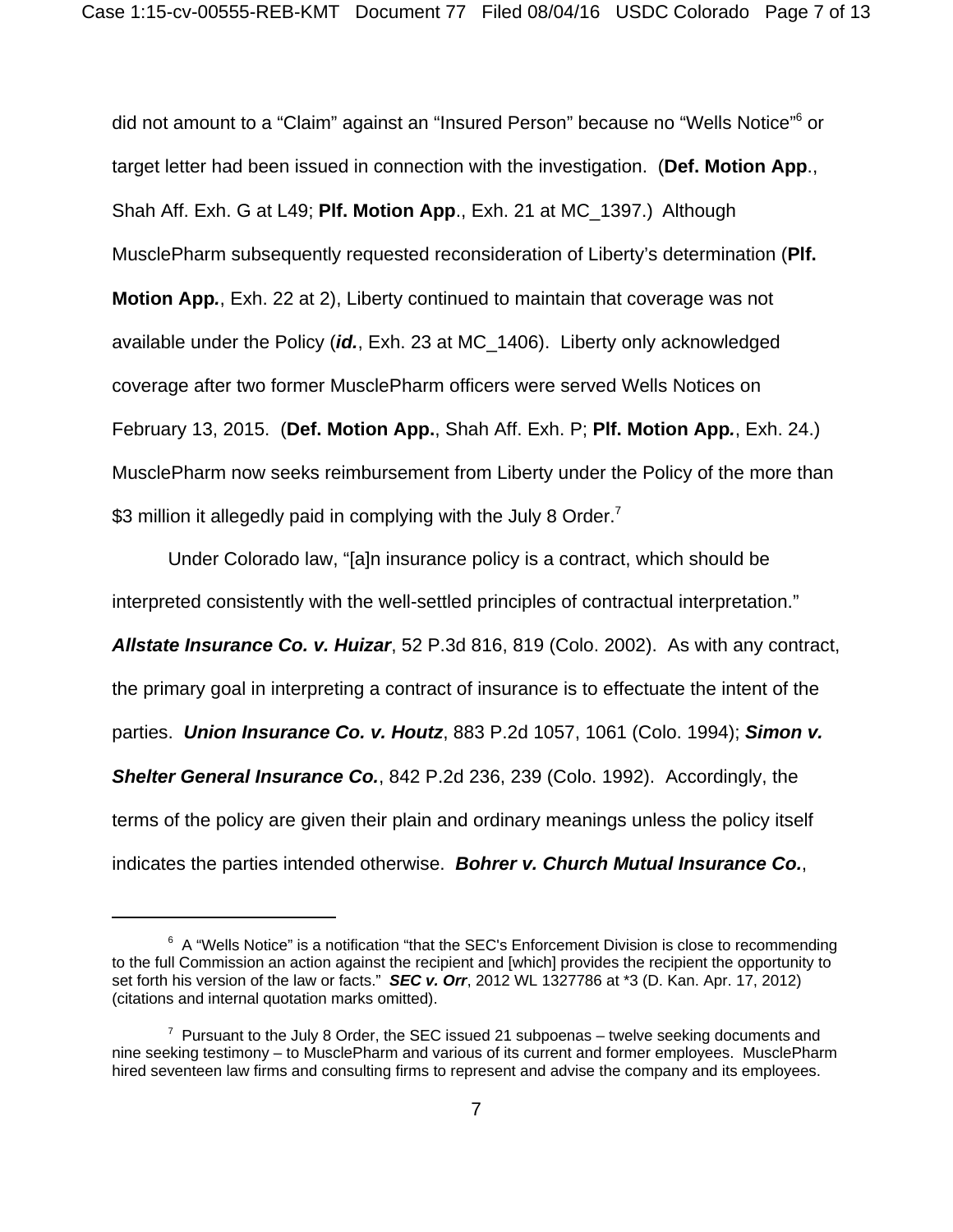965 P.2d 1258, 1261-62 (Colo. 1998); *Chacon v. American Family Mutual Insurance Co.*, 788 P.2d 748, 750 (Colo. 1990). Policy provisions that are clear and unambiguous should be enforced as written. *Chacon*, 788 P.2d at 750; *Kane v. Royal Insurance Co. of America*, 768 P.2d 678, 680 (Colo. 1989).

The Policy here obligates Liberty to pay for loss resulting from a "Claim" for (that is, because of) a "Wrongful Act." Liberty maintains the SEC's investigation did not constitute a "Claim" as that term is defined in the Policy prior to the issuance of the Wells Notices. In addition, it argues the investigation did not allege a "Wrongful Act" within the meaning of the Policy. Because I find the latter argument persuasive, I do not address the former.

To rehearse, a "Wrongful Act" is defined under the Policy in relevant part as "any actual or alleged error, misstatement, misleading statement, act, omission, neglect, or breach of duty, actually or alleged committed or attempted . . ." (**Def Motion App**., Shah Aff., Exh. A at L569; **Plf. Motion App.**, Exh. 5 at MC\_1304.) MusclePharm insists that the July 8 Order constituted an allegation of one or more types of the enumerated categories of wrongdoing set forth in the Policy. The Policy does not define the term "alleged," however. The court thus looks to the plain and ordinary meaning of that term. *Bohrer*, 965 P.2d at 1261-62.

 The adjective "alleged" is defined variously as "declared or stated to be as described; asserted," **Dictionary.com** (available at http://www.dictionary.com/browse/ alleged) (last accessed July 26, 2016), or "accused of having done something wrong or illegal but not yet proven guilty; said to have happened but not yet proven," **Merriam-**

8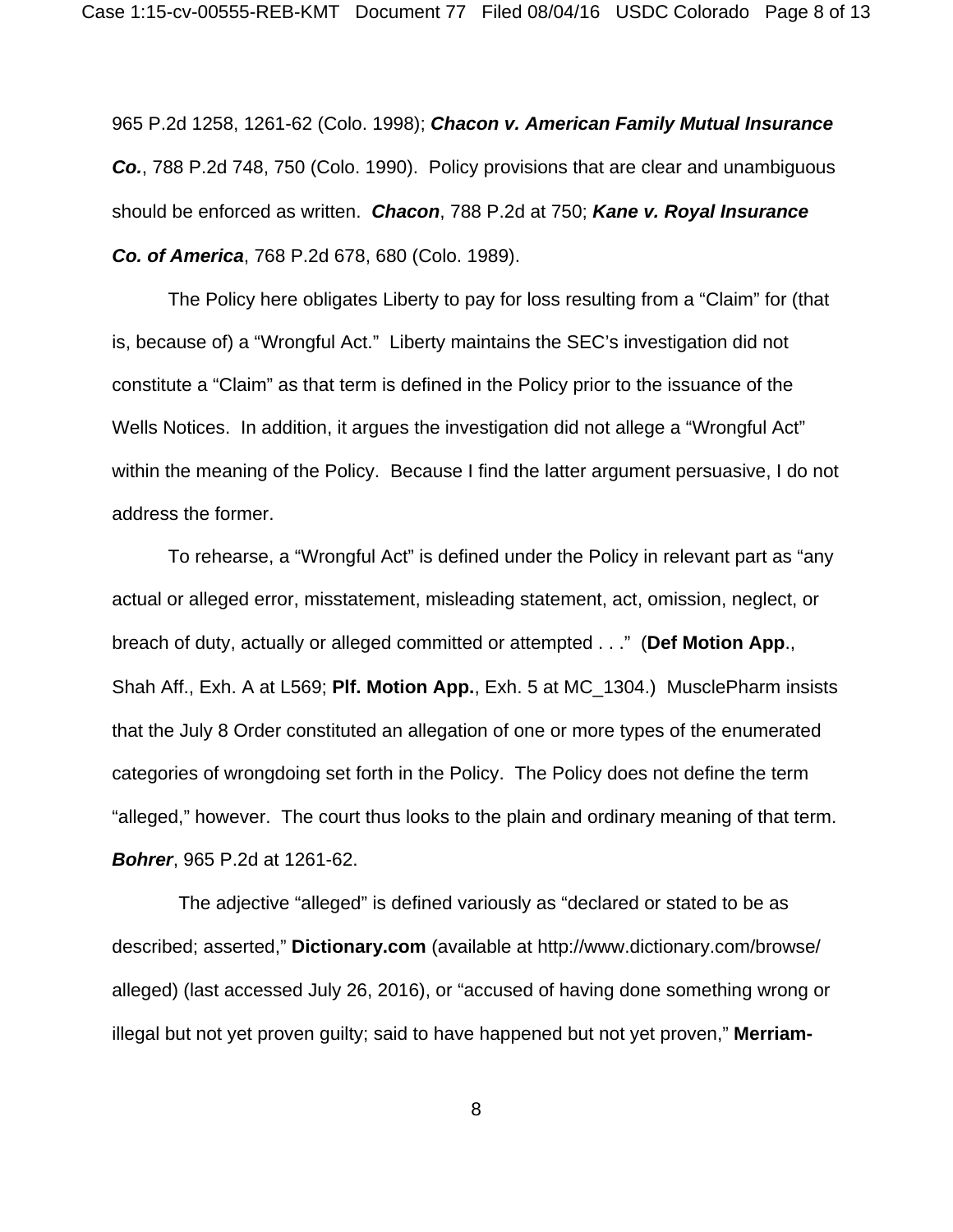**Webster Dictionary** (available at http://www.merriam-webster.com/dictionary/alleged) (last accessed July 26, 2016). Black's Law Dictionary defines the term as "'asserted to be true as described' or 'accused but not yet tried.'" *Employers' Fire Insurance Co. v.* **ProMedica Health Systems, Inc.**, 524 Fed. Appx. 241, 247 (6<sup>th</sup> Cir. 2013) (quoting **Black's Law Dictionary** at 87 (9<sup>th</sup> ed. 2009)).<sup>8</sup>

Given these definitions, an alleged error or omission must involve a positive assertion that the implicated error or omission is believed to have actually occurred, even if still subject to proof. Such is not the import of the SEC's July 8 Order. Instead, the Order states the Commission has information "that "*if true* tends to show" various "*possible* violation[s]" of the securities laws which "*may have*" occurred. (**Plf. Motion App.**, Exh. 1 at MC\_0697-0969 (emphases added).) Indeed, the Order's very purpose was to authorize the SEC to investigate further and determine whether these hypothetical violations in fact did occur. (*See* **Def. Motion App.**, Shah Aff. Exh. E at L57; **Plf. Motion App.**, Exh. 1 at MC\_699 (ordering "that a private investigation be made *to determine whether* any persons or entities have in engaged in, or are about to engage in, any of the reported acts or practices or any acts of practices of similar purport or object") (emphasis added).)

If such provisional language were not in itself sufficient, every page of the Order contained the following explicit recitation:

<sup>&</sup>lt;sup>8</sup> Relatedly, an "allegation" is "a statement saying that someone has done something wrong or illegal," **Merriam-Webster Dictionary** (available at http://www.merriam-webster.com/ dictionary/allegation) (last accessed July 26, 2016), or "'the act of declaring something to be true' or 'something declared or asserted as a matter of fact, esp. in a legal pleading; a party's formal statement of a factual matter as being true or provable, without its having yet been proved,'" *ProMedica Health Systems*, 524 Fed. Appx. at 247 (quoting **Black's Law Dictionary** at 86 (9<sup>th</sup> ed. 2009)).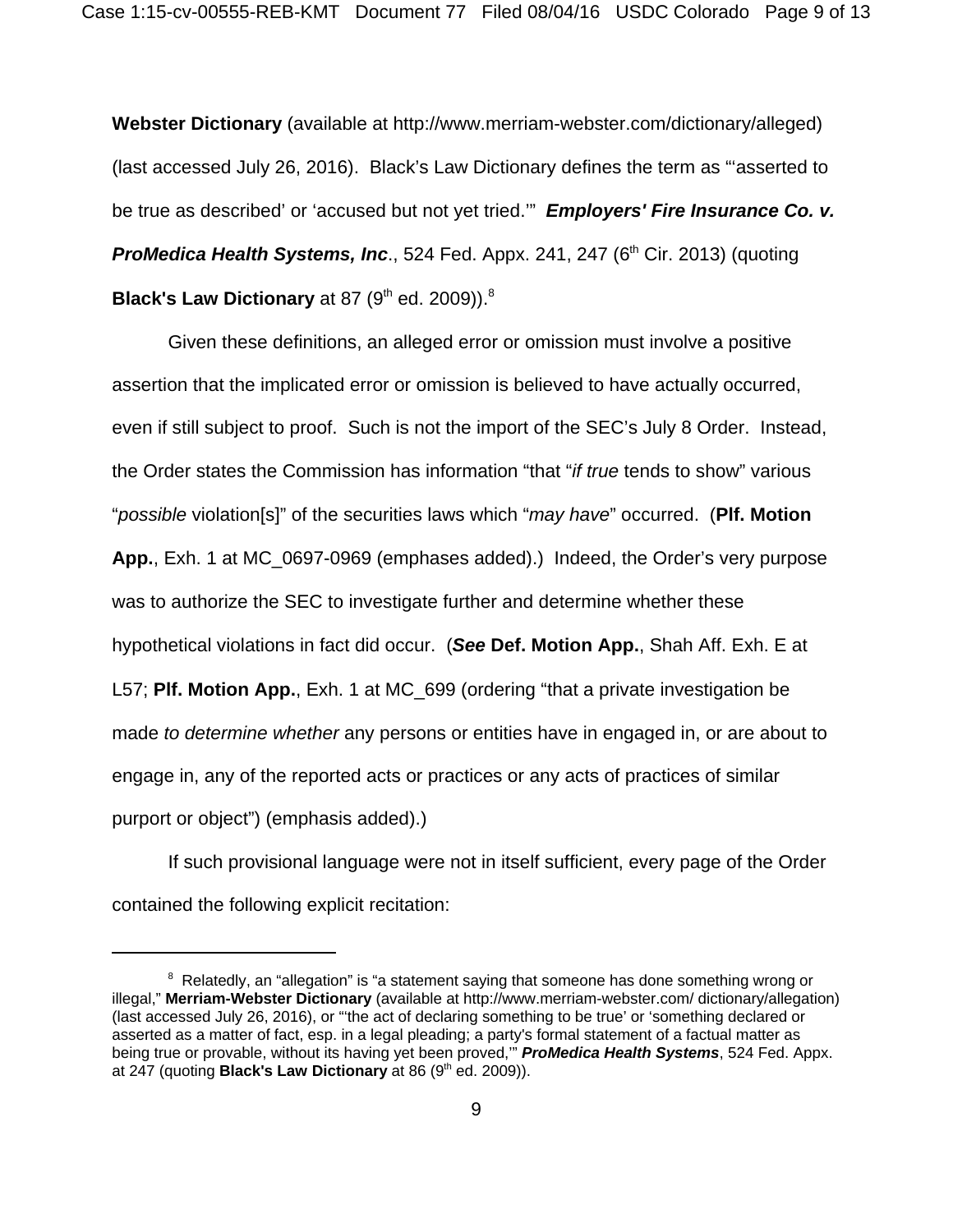[I]t should be understood that the Commission has not determined whether any of the persons or companies mentioned in the order have committed any of the acts described or have in any way violated the law.

(*Id.*, Exh. 1 at MC\_0696-0700.) Likewise, the subpoenas the SEC issued for documents and testimony specified the investigation "should not be construed as an indication by the Commission or its staff that any violation of law has occurred, nor as a reflection upon any person, entity, or security." (*See* **Def. Motion App.**, Mattessich Aff., Exh. B-1 at MC\_0726-0727; Exh. B-2 at MC\_0886.) These disclaimers plainly evidence that the SEC was not averring violations *had* occurred; it sought only to determine *whether* they had. *See ProMedica Health Systems*, 524 Fed. Appx. at 247- 48; *RSUI Indemnity Co. v. Desai*, 2014 WL 4347821 at \*5 (M.D. Fla. Sept. 2, 2014). Nor was inevitable that an investigation necessarily would lead to charges against MusclePharm or any of its officers or directors. *ProMedica Health Systems*, 524 Fed. Appx. at 248. $9$  Given all these contingencies, the July 8 Order cannot be construed to constitute an allegation of wrongdoing sufficient to invoke coverage under the Policy.

Although MusclePharm cites caselaw to the contrary and attempts to distinguish Liberty's authority, I am not persuaded. MusclePharm places overmuch (indeed, exclusive) reliance on *National Stock Exchange v. Federal Insurance Co.*, 2007 WL 1030293 (N.D. Ill. March 30, 2007). Analyzing language essentially identical to that found in the Policy here, the *National Stock Exchange* court held, "[b]ecause the term

 $9$  Nor is there any evidence that the SEC investigation entailed any type of concrete restriction on MusclePharm's business in the interim. *Cf. Weaver v. Axis Surplus Insurance Co.*, 2014 WL 5500667 at \*12 (E.D.N.Y. Oct. 30, 2014) (attorney general letter directing insured to cease and desist all offers and sales of suspected product asserted "wrongful act" within coverage of policy, "even if the allegations later proved to be untrue"), *aff'd*, 639 Fed. Appx. 764 (2nd Cir. March 7, 2016).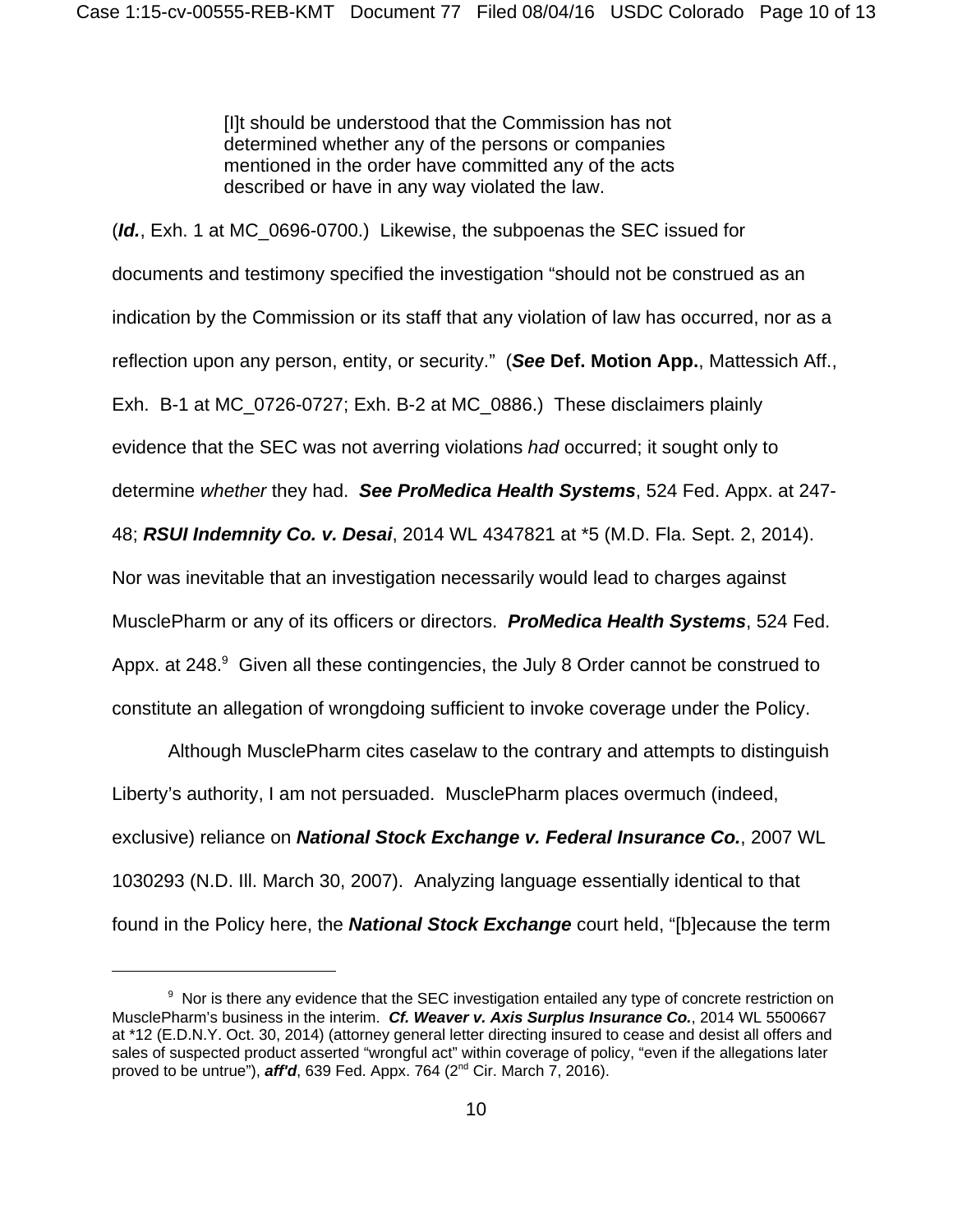'Wrongful Act' as defined in the policy includes acts allegedly committed or attempted, the scope of the term necessarily includes acts that *may have been* committed." *Id.* at \*5 (emphasis in original). The court's completely unexamined conclusion is hardly selfevident and does not withstand scrutiny given this court's analysis of the plain meaning of the relevant term "alleged."

Relatedly, MusclePharm's facile dismissal of the Sixth Circuit's opinion in *ProMedica Health Systems*, which is consistent with this court's determination in this regard, as distinguishable because it involved an FTC investigation is throughly unpersuasive. MusclePharm offers neither argument nor authority to substantiate its tacit assumption that there is any significant, much less material, difference between the investigatory processes of the two agencies which would render the court's legal analysis infirm, and the court's own research has found none.

For these reasons, I find and conclude that the July 8 Order did not allege a "Wrongful Act" within the meaning of the Policy. Liberty therefore had no duty to indemnify MusclePharm for the attorney fees and other costs it incurred prior to issuance of the Wells Notices on February 13, 2015. Accordingly, Liberty is entitled to summary judgment on MusclePharm's breach of contract claim.

MusclePharm's claims for statutory and common law bad faith breach of contract do not survive summary judgment either.<sup>10</sup> In general, the "determination of whether an insurer has breached its duties to the insured is one of reasonableness under the

 $10$  MusclePharm did not move for summary judgment on these claims in its own motion. Thus, its suggestion in its response to Liberty's motion that it is entitled to summary judgment on these claims is procedurally improper. *See* **D.C.COLO.LCivR** 7.1(d). For the same reason, its alternative suggestion that the court defer ruling on these matters pending resolution of a discovery dispute, presented only in response to Liberty's motion, is not properly before the court.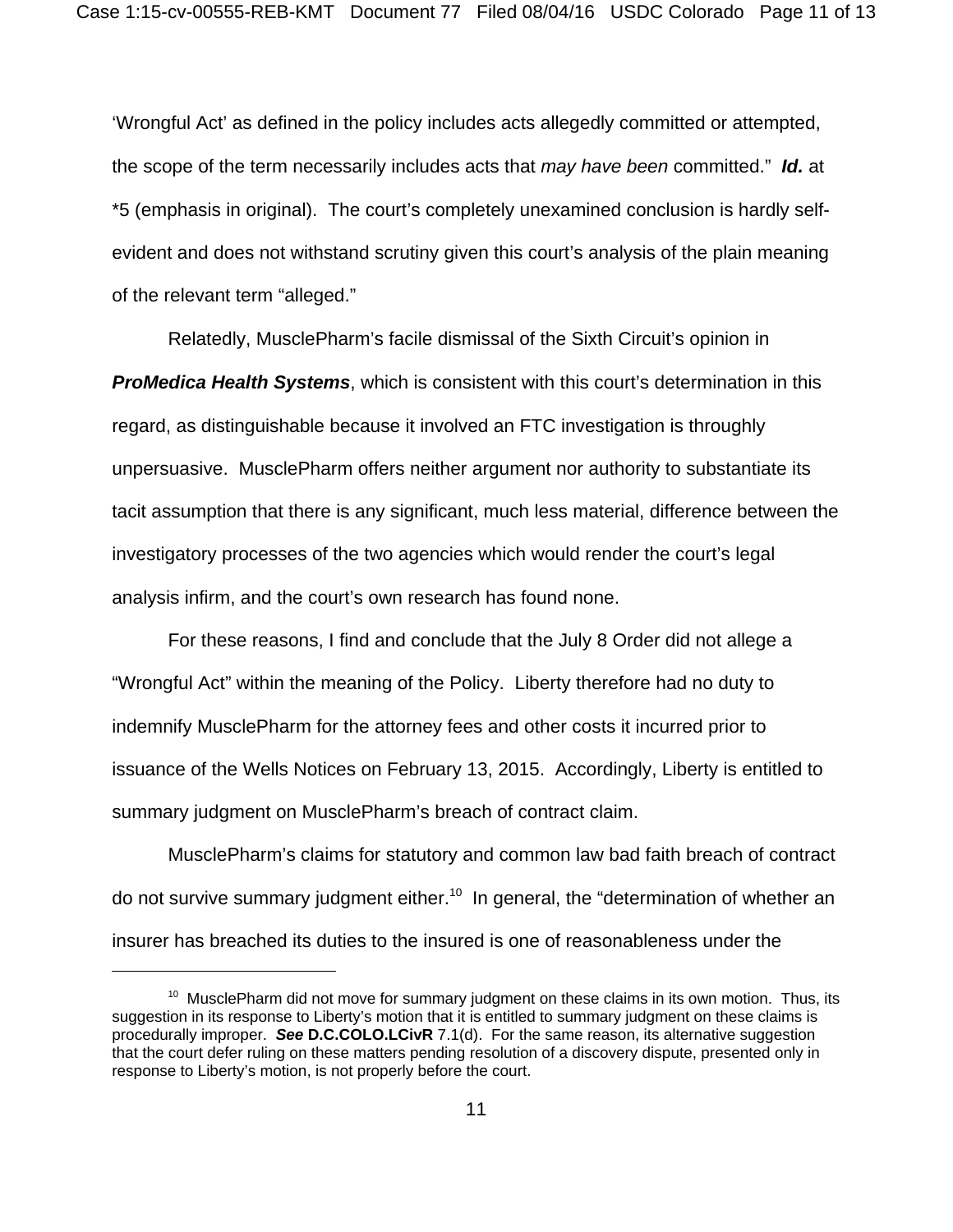circumstances." *Sipes v. Allstate Indemnity Co.*, 949 F.Supp.2d 1079, 1084-85 (D. Colo. 2013). "[T]he question is whether a reasonable insurer under similar circumstances would have denied or delayed payment of the claim." *Id.* at 1085. This is an objective standard. *Id.*

The burden of proof differs slightly as between statutory and common law bad faith breach of insurance contract claims. *See id.* In considering a common law bad faith claim, an insurer's denial of a claim for benefits is not considered unreasonable if its coverage position was "fairly debatable." *Id.*; *Zolman v. Pinnacol Assurance*, 261 P.3d 490, 497 (Colo. App. 2011). That standard is plainly met here. Liberty clearly had a good faith basis, rooted in the language of the Policy and relevant caselaw, to deny coverage. Summary judgment therefore is appropriate as to this claim.

Although MusclePharm's burden of proof on its statutory claim is somewhat "less onerous," **see Sipes**, 949 F.Supp.2d at 1085,<sup>11</sup> the evidence before me does not demonstrate a genuine dispute of material fact sufficient to bring such a claim before a trier of fact. Under the statute, an insurer's denial of benefits is unreasonable "if the insurer delayed or denied authorizing payment of a covered benefit without a reasonable basis for that action." § 10-3-1115(2), C.R.S. As there plainly was a reasonable basis for Liberty's denial of benefits, MusclePharm cannot sustain a viable bad faith claim under the statute either.

 $11$  "Because the statutes at issue here, however, create a right of action that is different from the common law tort of bad faith breach of an insurance contract, the 'burden of proving th[e] statutory claim is less onerous than that required to prove a claim under the common law for breach of the duty of good faith and fair dealing.'" *Sipes*, 949 F.Supp.2d at 1085 (quoting *Kisselman v. American Family Mutual Insurance Co.*, 292 P.3d 964, 975 (Colo. App. 2011)). "Even if a defendant's denial was 'fairly debatable' in the common law context, that would not alone establish that the defendant's actions were reasonable as a matter of law under the statutes." *Id.*